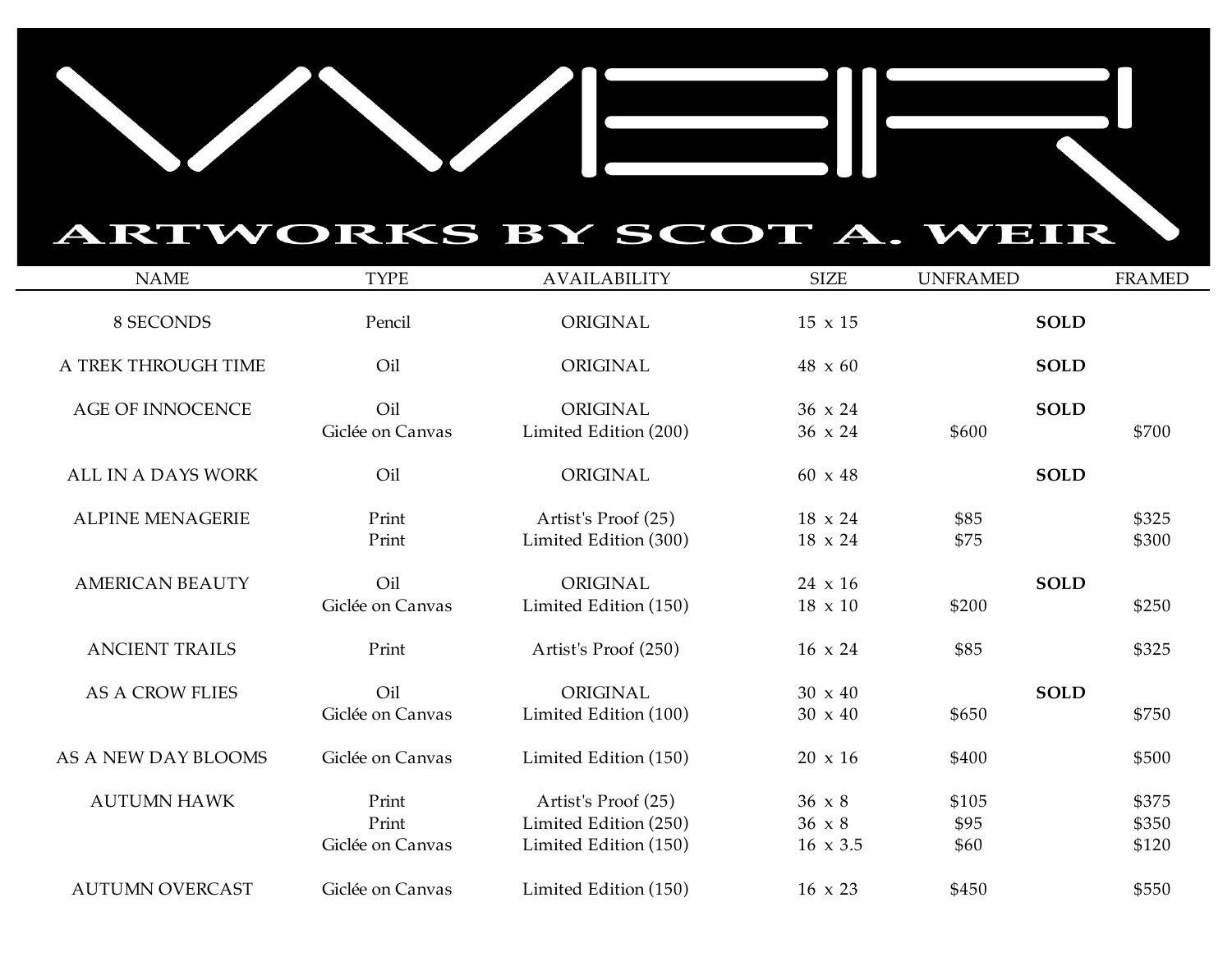| <b>NAME</b>                  | <b>TYPE</b>      | <b>AVAILABILITY</b>               | <b>SIZE</b>    | <b>UNFRAMED</b> |                 | <b>FRAMED</b> |
|------------------------------|------------------|-----------------------------------|----------------|-----------------|-----------------|---------------|
| <b>AVIATION FUELED</b>       | Oil              | ORIGINAL                          | $30 \times 40$ |                 | <b>SOLD</b>     |               |
|                              | Giclée on Canvas | Limited Edition (100)             | $30 \times 40$ | \$650           |                 | \$750         |
| <b>BEAUTY AND THE BEAST</b>  | Print            | Artist's Proof (250)              | $16 \times 32$ | \$95            |                 | \$350         |
| <b>BEAUTY IN MOTION</b>      | Oil              | ORIGINAL                          | $21 \times 36$ |                 | <b>SOLD</b>     |               |
|                              | Giclée on Canvas | Limited Edition (100)             | $21 \times 36$ | \$650           |                 | \$750         |
| <b>BENEATH THE ANGRY SKY</b> | Oil              | ORIGINAL                          |                |                 | <b>SOLD</b>     |               |
|                              | Giclée on Canvas | Limited Edition (100)             | $36 \times 48$ | \$750           |                 | \$850         |
| <b>BIG BOY</b>               | Oil              | ORIGINAL                          |                |                 | <b>SOLD</b>     |               |
|                              | Giclée on Canvas | Limited Edition (100)             | $24 \times 21$ | \$500           |                 | \$600         |
| <b>BIG BOY II</b>            | Oil              | ORIGINAL                          |                |                 | <b>SOLD</b>     |               |
|                              | Giclée on Canvas | Limited Edition (100)             | $24 \times 36$ | \$600           |                 | \$700         |
| <b>BLACK AND TAN</b>         | Oil              | ORIGINAL                          | $30 \times 40$ |                 | <b>SOLD</b>     |               |
|                              | Giclée on Canvas | Limited Edition (100)             | $30 \times 40$ | \$650           |                 | \$750         |
| <b>BLACK GOLD</b>            | Pencil           | ORIGINAL                          |                |                 | <b>SOLD</b>     |               |
| <b>BLUE JAYS</b>             | Oil              | ORIGINAL                          | $18 \times 10$ |                 | <b>SOLD</b>     |               |
|                              | Giclée on Canvas | Limited Edition (300)             | $18 \times 10$ | \$200           |                 | \$300         |
| <b>BOAR'S TUSK</b>           | Print            | Limited Edition (300)             | $10 \times 20$ | \$75            |                 | \$245         |
|                              | Giclée on Canvas | Limited Edition (30)              | $10 \times 20$ |                 | <b>SOLD OUT</b> |               |
|                              | Giclée on Canvas | 20th Anniversary Ltd Edition (25) | $30 \times 60$ | \$1,200         |                 | \$1,600       |
| <b>BREATH OF TIME</b>        | Oil              | ORIGINAL                          | 26 x 18        |                 | <b>SOLD</b>     |               |
|                              | Print            | Artist's Proof (100)              | $24 \times 16$ | \$85            |                 | \$325         |
| <b>BRIGHT WHITE</b>          | Oil              | ORIGINAL                          | $16 \times 24$ |                 | <b>SOLD</b>     |               |
|                              | Giclée on Canvas | Limited Edition (150)             | $10 \times 18$ | \$200           |                 | \$250         |
| <b>BULL MEADOW</b>           | Print            | Artist's Proof (250)              | $19 \times 32$ | \$95            |                 | \$350         |
| <b>BULLOCK'S ORIOLE</b>      | Oil              | ORIGINAL                          | $10 \times 18$ |                 | <b>SOLD</b>     |               |
|                              | Giclée on Canvas | Limited Edition (300)             | $10 \times 18$ | \$200           |                 | \$300         |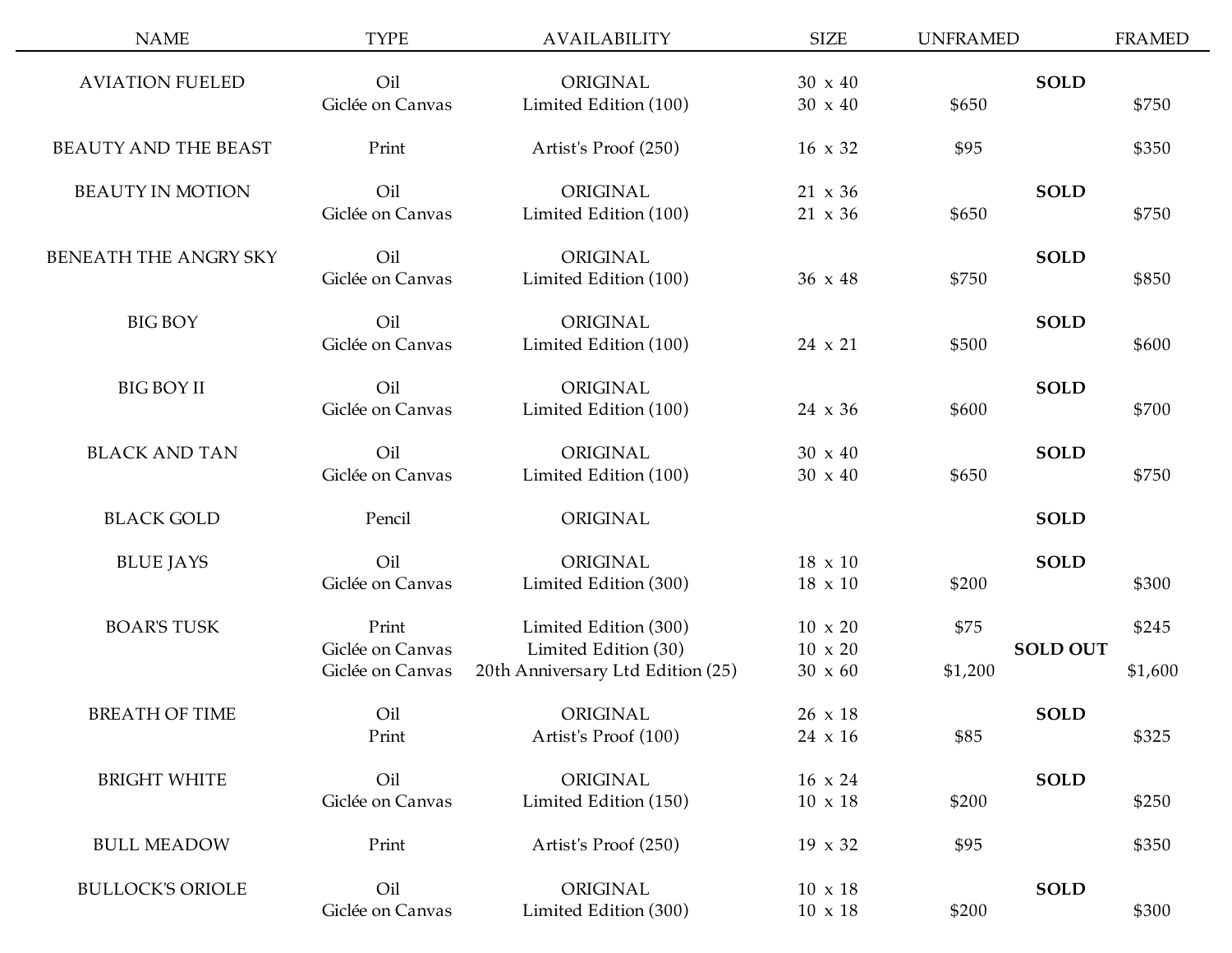| <b>NAME</b>                | <b>TYPE</b>      | <b>AVAILABILITY</b>   | <b>SIZE</b>     | <b>UNFRAMED</b>     | <b>FRAMED</b>       |  |
|----------------------------|------------------|-----------------------|-----------------|---------------------|---------------------|--|
| <b>CASCADE</b>             | Pencil           | ORIGINAL              | $20 \times 15$  | <b>SOLD</b>         |                     |  |
|                            | Giclée on Paper  | Limited Edition (100) | 20 x 15         | \$125               | \$350               |  |
|                            |                  |                       |                 |                     |                     |  |
| <b>CHASIN' STRAYS</b>      | Print            | Signed Open Edition   | $16 \times 32$  | \$80                | \$325               |  |
| <b>CHEYENNE</b>            | Pencil           | ORIGINAL              | $20 \times 15$  | <b>SOLD</b>         |                     |  |
| <b>COLOR OF THE WEST I</b> | Giclée on Canvas | Limited Edition (500) | $20 \times 40$  | \$500               | \$600               |  |
| COLOR OF THE WEST IV       | Giclée on Canvas | Limited Edition (500) | 40 x 35         | \$700               | \$800               |  |
| <b>CRESCENT MOON</b>       | Oil              | ORIGINAL              | $24 \times 36$  |                     | CALL - 307-371-1910 |  |
|                            | Giclée on Canvas | Limited Edition (100) | 37 x 58         | \$1,400             | \$1,800             |  |
|                            | Giclée on Canvas | Limited Edition (200) | 24 x 36         | \$750               | \$850               |  |
| <b>CREST OF DAWN</b>       | Print            | Artist's Proof (250)  | $16 \times 24$  | \$85                | \$325               |  |
| <b>DESERT MAGIC</b>        | Oil              | ORIGINAL              | 24 x 28         | <b>SOLD</b>         |                     |  |
| <b>DREAM TEAM</b>          | Print            | Artist's Proof (250)  | $32 \times 16$  | \$95                | \$350               |  |
| <b>EXIT STAGE RIGHT</b>    | Oil              | ORIGINAL              | 40 x 30         | <b>SOLD</b>         |                     |  |
|                            | Giclée on Canvas | Limited Edition (100) | 40 x 30         | \$650               | \$750               |  |
| EYE ON THE PRIZE           | Giclée on Canvas | Limited Edition (150) | $15.5 \times 8$ | \$100               | \$175               |  |
| <b>FACE OF THE WEST I</b>  | Pencil           | ORIGINAL              | $20 \times 16$  | <b>SOLD</b>         |                     |  |
|                            | Giclée on Paper  | Limited Edition (500) | $20 \times 16$  | \$125               | \$350               |  |
| FACE OF THE WEST II        | Pencil           | ORIGINAL              | $20 \times 16$  | <b>SOLD</b>         |                     |  |
|                            | Giclée on Paper  | Limited Edition (500) | $20 \times 16$  | \$125               | \$350               |  |
| FACE OF THE WEST III       | Pencil           | ORIGINAL              | $20 \times 16$  | <b>SOLD</b>         |                     |  |
|                            | Giclée on Paper  | Limited Edition (500) | $20 \times 16$  | \$125               | \$350               |  |
| FACE OF THE WEST IV        | Pencil           | ORIGINAL              | $20\,$ x $16\,$ | CALL - 307-371-1910 |                     |  |
|                            | Giclée on Paper  | Limited Edition (500) | $20 \times 16$  | \$125               | \$350               |  |
|                            |                  |                       |                 |                     |                     |  |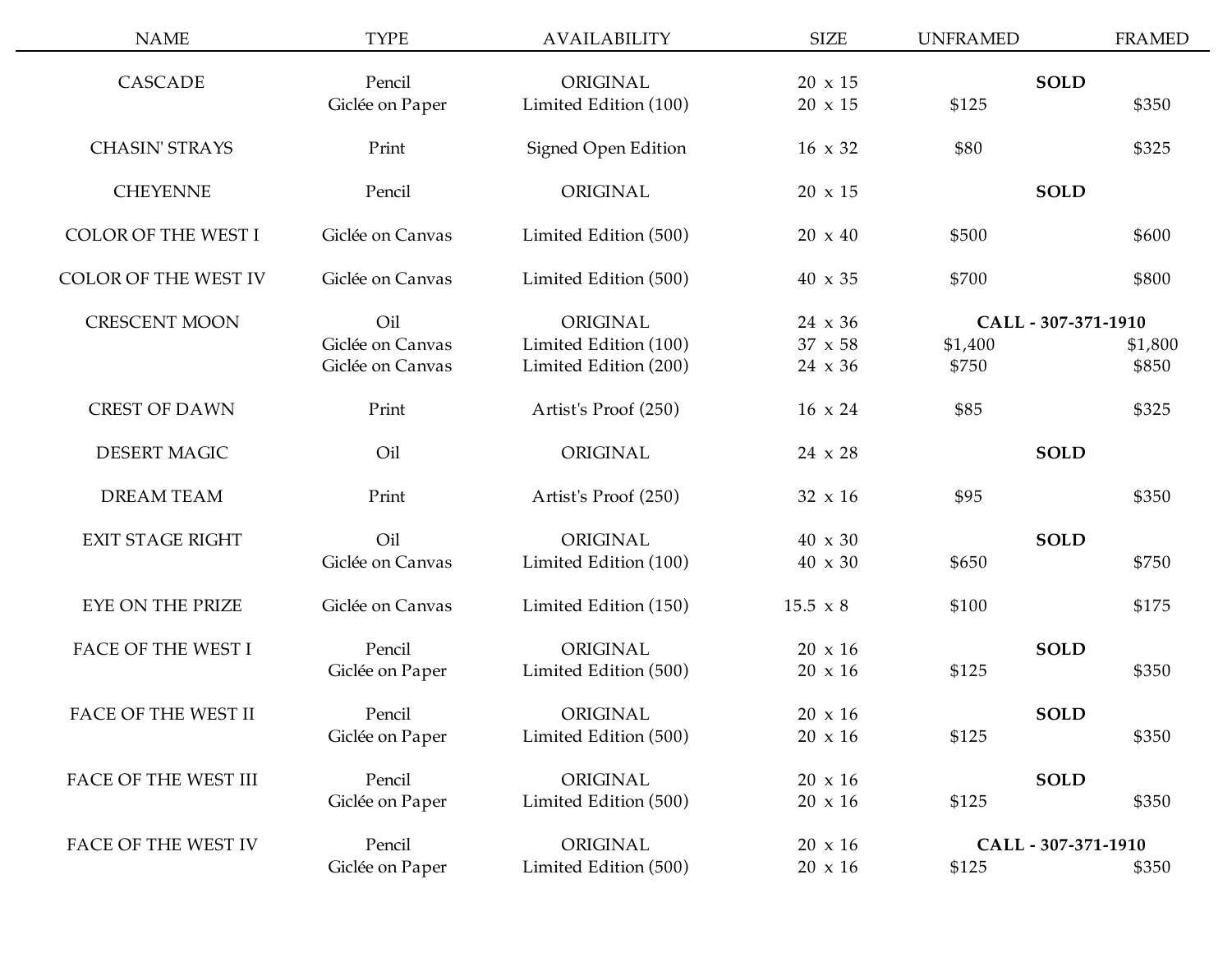| <b>NAME</b>           | <b>TYPE</b>      | <b>AVAILABILITY</b>   | <b>SIZE</b>        | <b>UNFRAMED</b> | <b>FRAMED</b>       |
|-----------------------|------------------|-----------------------|--------------------|-----------------|---------------------|
| <b>FACE THE STORM</b> | Oil              | ORIGINAL              | $24 \times 36$     |                 | <b>SOLD</b>         |
|                       | Giclée on Canvas | Limited Edition (300) | 24 x 36            | \$800           | \$900               |
| <b>FALL PALETTE</b>   | Print            | Artist's Proof (25)   | $16 \times 24$     | \$85            | \$175               |
| <b>FEELING BLUE</b>   | Oil              | ORIGINAL              | $30 \times 40$     |                 | <b>SOLD</b>         |
|                       | Giclée on Canvas | Limited Edition (50)  | $30 \times 40$     | \$650           | \$750               |
| <b>FERAL'S HORSES</b> | Pencil           | ORIGINAL              | $16 \times 20$     |                 | <b>SOLD</b>         |
|                       | Giclée on Paper  | Limited Edition (500) | $16 \times 20$     | \$125           | \$350               |
| <b>FIREHOLE</b>       | Oil              | ORIGINAL              | $34 \times 24$     |                 | <b>SOLD</b>         |
|                       | Giclée on Canvas | Limited Edition (150) | $24 \times 16$     | \$500           | \$600               |
| <b>FIRST GLANCE</b>   | Oil              | ORIGINAL              | 24 x 9             |                 | CALL - 307-371-1910 |
|                       | Giclée on Canvas | Limited Edition (100) | 24 x 9             | \$200           | \$300               |
| FLAXEN FIELDS FOREVER | Oil              | ORIGINAL              | $16 \times 24$     |                 | <b>SOLD</b>         |
|                       | Giclée on Canvas | Limited Edition (100) | $24 \times 48$     | \$650           | \$800               |
|                       | Giclée on Canvas | Limited Edition (100) | $16 \times 32$     | \$500           | \$650               |
| <b>FOURS ARE WILD</b> | Oil              | ORIGINAL              | $30 \times 40$     |                 | <b>SOLD</b>         |
|                       | Giclée on Canvas | Limited Edition (100) | $30 \times 40$     | \$650           | \$750               |
| <b>FREEDOM</b>        | Oil              | ORIGINAL              | $40 \times 30$     |                 | <b>SOLD</b>         |
|                       | Giclée on Canvas | Limited Edition (100) | 40 x 30            | \$650           | \$750               |
| <b>FULL GALLOP</b>    | Pencil           | ORIGINAL              | $18 \times 26$     |                 | CALL - 307-371-1910 |
| <b>GAMBEL'S QUAIL</b> | Oil              | ORIGINAL              | $36 \times 12$     |                 | SOLD                |
|                       | Giclée on Canvas | Limited Edition (200) | 36 x 12            | \$400           | \$500               |
| <b>GENTLE RAIN</b>    | Oil              | ORIGINAL              | $21.5 \times 11.5$ |                 | CALL - 307-371-1910 |
|                       | Giclée on Canvas | Limited Edition (150) | $21.5 \times 11.5$ | \$200           | \$300               |
| <b>HARVEST TIME</b>   | Print            | Artist's Proof (250)  | $24 \times 16$     | \$85            | \$325               |
|                       | Giclée on Canvas | Limited Edition (100) | 24 x 16            | \$500           | \$600               |
| <b>HEAD COUNT</b>     | Print            | Artist's Proof (150)  | 17 x 24            | \$115           | \$350               |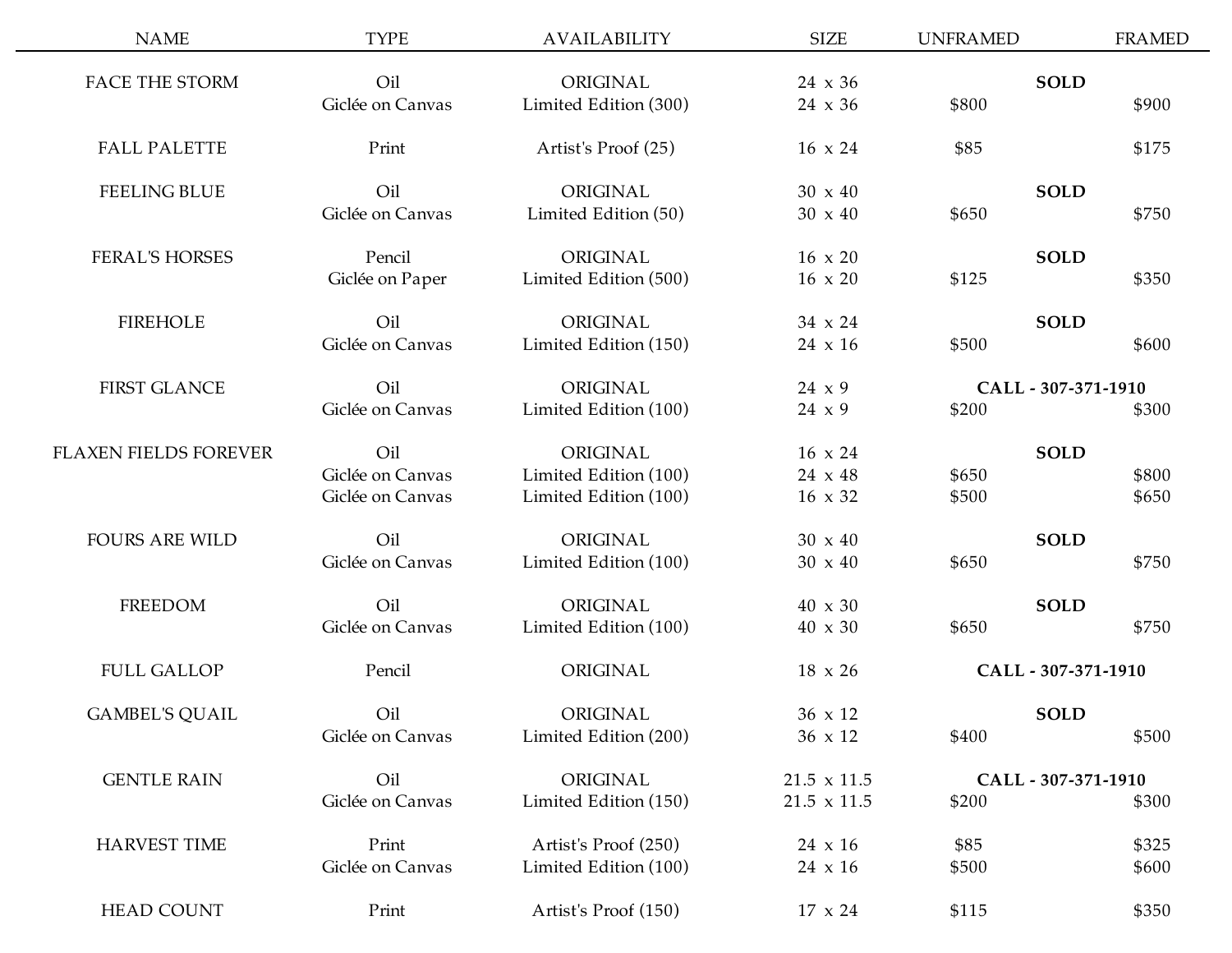| <b>NAME</b>                 | <b>TYPE</b>                         | <b>AVAILABILITY</b>                            | <b>SIZE</b>                          | <b>UNFRAMED</b> |             | <b>FRAMED</b>  |
|-----------------------------|-------------------------------------|------------------------------------------------|--------------------------------------|-----------------|-------------|----------------|
| HIGH DESERT ELK             | <b>Bronze Sculpture</b>             | Limited Edition (125)                          | 16.5Hx11.5Wx7.5D                     |                 | \$2,000     |                |
| HOMEWARD BOUND              | Oil                                 | ORIGINAL                                       | 24 x 28                              |                 | <b>SOLD</b> |                |
| HORSE WITH NO NAME          | Giclée on Canvas                    | Limited Edition (250)                          | $24 \times 36$                       | \$650           |             | \$750          |
| <b>INDIAN PAINTBRUSH</b>    | Pencil                              | ORIGINAL                                       | $16 \times 24$                       |                 | <b>SOLD</b> |                |
| INTO THE GREAT WIDE OPEN    | Print                               | Signed Open Edition                            | 16 x 32                              | \$80            |             | \$325          |
| <b>INTO THE SHADOWS</b>     | Print                               | <b>Signed Open Edition</b>                     | $16 \times 32$                       | \$80            |             | \$325          |
| <b>JUST PASSING THROUGH</b> | Giclée on Canvas                    | Limited Edition (150)                          | $12 \times 22$                       | \$325           |             | \$425          |
| KING OF THE HILL            | Print                               | Artist's Proof (250)                           | $16 \times 24$                       | \$85            |             | \$325          |
| LITTLE SANDY LAKE           | Oil<br>Giclée on Canvas             | ORIGINAL<br>Limited Edition (150)              | $18 \times 36$<br>$18 \times 36$     | \$500           | <b>SOLD</b> | \$600          |
| <b>LOOKOUT POINT</b>        | Print<br>Giclée on Canvas           | Artist's Proof (250)<br>Limited Edition (100)  | $32 \times 16$<br>$32 \times 16$     | \$95<br>\$550   |             | \$350<br>\$650 |
| MAHOGANY DRAW               | Print                               | Artist's Proof (250)                           | $16 \times 24$                       | \$85            |             | \$325          |
| MORNING ECHO                | Giclée on Paper                     | Limited Edition (500)                          | $16 \times 20$                       | \$125           |             | \$350          |
| MR. MAJESTIC                | Print<br>Giclée on Canvas           | Limited Edition (900)<br>Limited Edition (150) | $20.5 \times 33.5$<br>$16 \times 26$ | \$135<br>\$400  |             | \$400<br>\$500 |
| <b>MULE DEER</b>            | Giclée on Paper                     | Limited Edition (300)                          | 12 x 12                              | \$75            |             | \$175          |
| <b>MULIES</b>               | Giclée on Canvas                    | Limited Edition (150)                          | 14 x 8                               | \$100           |             | \$175          |
| NATURAL BORN THRILLER       | Print                               | <b>Signed Open Edition</b>                     | $17 \times 24$                       | \$75            |             | \$300          |
| NIGHT OF THE GILA MONSTER   | Pencil                              | ORIGINAL                                       | $20 \times 15$                       |                 | <b>SOLD</b> |                |
| <b>OMINOUS BEAUTY</b>       | Giclée on Paper<br>Giclée on Canvas | Signed Open Edition<br>Limited Edition (100)   | $24 \times 16$<br>24 x 16            | \$75<br>\$500   |             | \$300<br>\$600 |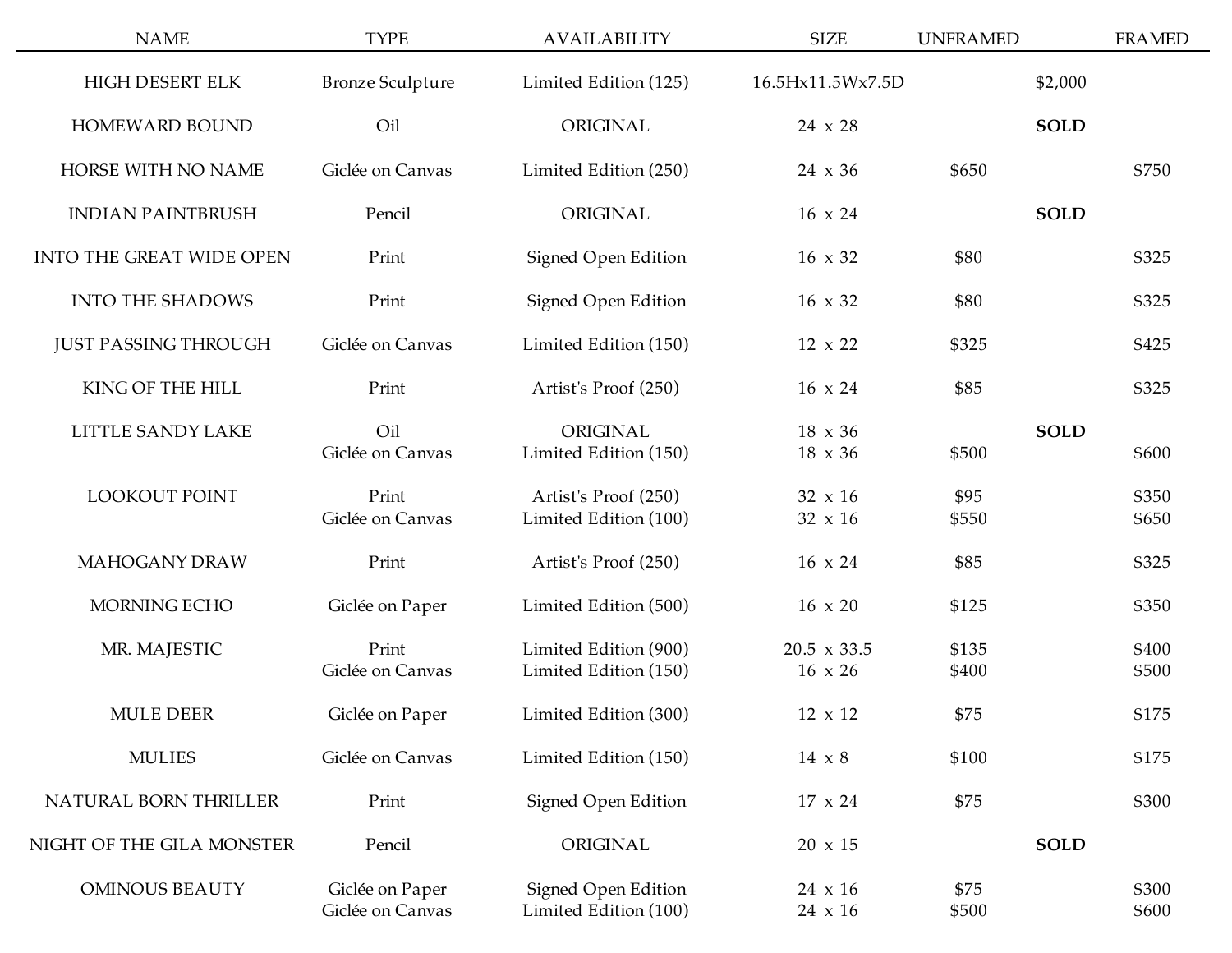| <b>NAME</b>           | <b>TYPE</b>                | <b>AVAILABILITY</b>                                | <b>SIZE</b>                      | <b>UNFRAMED</b> | <b>FRAMED</b>                |
|-----------------------|----------------------------|----------------------------------------------------|----------------------------------|-----------------|------------------------------|
| ON THE BEAR RIVER     | Print                      | Artist's Proof (250)                               | 16 x 32                          | \$95            | \$350                        |
| ON THE ROCKS          | <b>Bronze Sculpture</b>    | Limited Edition (25)                               | 52H x 20W x 52D                  |                 | \$22,000                     |
| ON THE ROCKS 2D       | Oil                        | ORIGINAL                                           | 36 x 24                          |                 | <b>SOLD</b>                  |
| <b>OVER THE RIVER</b> | Print                      | Artist's Proof (250)                               | $16 \times 32$                   | \$95            | \$350                        |
| PEACE IN THE VALLEY   | Print                      | Signed Open Edition                                | $16 \times 32$                   | \$80            | \$325                        |
| PEAVINE RHAPSODY      | Oil<br>Giclée on Canvas    | ORIGINAL<br>Limited Edition (100)                  | 24 x 9<br>$24 \times 9$          | \$200           | CALL - 307-371-1910<br>\$300 |
| PICKIN' A FIGHT       | Print                      | Artist's Proof (250)                               | 16 x 32                          | \$95            | \$350                        |
| PRONGHORN             | Acrylic<br>Giclée on Paper | ORIGINAL<br>Limited Edition (300)                  | $12 \times 12$<br>12 x 12        | \$75            | <b>SOLD</b><br>\$175         |
| <b>RAINBOW PASS</b>   | Print                      | Artist's Proof (250)                               | $16 \times 32$                   | \$95            | \$350                        |
| <b>RED CANYON</b>     | Print                      | Signed Open Edition                                | $16 \times 24$                   | \$75            | \$300                        |
| <b>ROADRUNNER</b>     | Oil<br>Giclée on Canvas    | ORIGINAL<br>Limited Edition (200)                  | 36 x 12<br>36 x 12               | \$400           | <b>SOLD</b><br>\$500         |
| ROCKY MOUNTAIN ELK    | Giclée on Paper            | Limited Edition (300)                              | $12 \times 12$                   | \$75            | \$175                        |
| <b>ROMEO</b>          | Print<br>Print             | Artist's Proof (250)<br><b>Signed Open Edition</b> | $27 \times 19$<br>19 x 13        | \$35            | <b>SOLD OUT</b><br>\$150     |
| <b>SAGE PATCH</b>     | Oil<br>Giclée on Canvas    | ORIGINAL<br>Limited Edition (150)                  | $18 \times 36$<br>$18 \times 36$ | \$650           | <b>SOLD</b><br>\$750         |
| <b>SALT RIVER</b>     | Oil<br>Giclée on Canvas    | ORIGINAL<br>Limited Edition (100)                  | 36 x 27<br>36 x 27               | \$600           | <b>SOLD</b><br>\$700         |
| SANDHILL CRANES       | Oil                        | ORIGINAL                                           |                                  |                 | <b>SOLD</b>                  |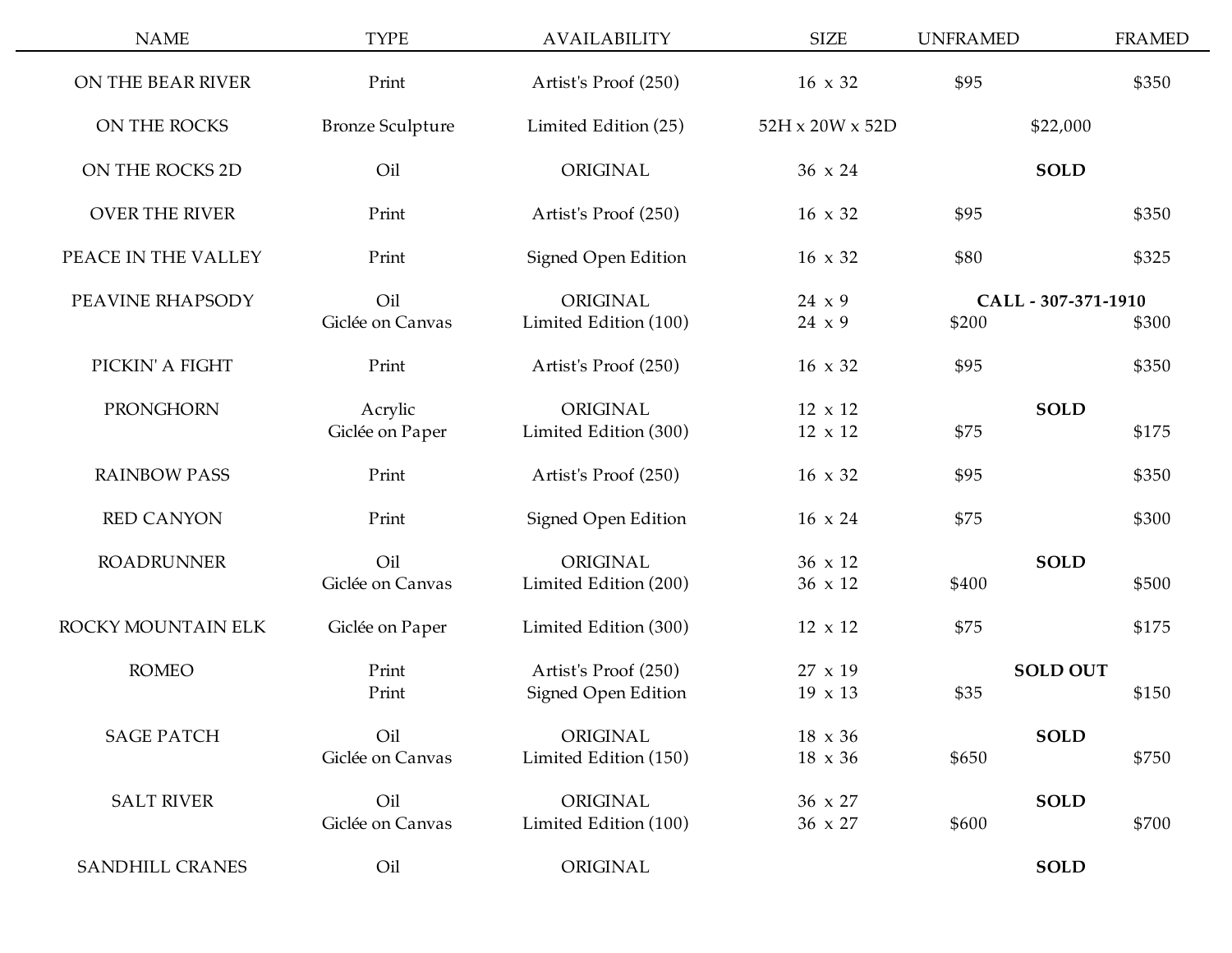| <b>NAME</b>                    | <b>TYPE</b>      | AVAILABILITY          | <b>SIZE</b>      | <b>UNFRAMED</b> |                     | <b>FRAMED</b> |
|--------------------------------|------------------|-----------------------|------------------|-----------------|---------------------|---------------|
| <b>SCATTERED SHOWERS</b>       | Oil              | ORIGINAL              | $24 \times 36$   |                 | <b>SOLD</b>         |               |
|                                | Giclée on Canvas | Limited Edition (50)  | $24 \times 36$   | \$600           |                     | \$700         |
| <b>SHADES OF GREY</b>          | Oil              | ORIGINAL              | $40 \times 30$   |                 | <b>SOLD</b>         |               |
|                                | Giclée on Canvas | Limited Edition (50)  | 40 x 30          | \$650           |                     | \$750         |
| <b>SHALLOW RIVER CHALLENGE</b> | Print            | Signed Open Edition   | $16 \times 24$   | \$75            |                     | \$300         |
| <b>SILENT FLIGHT</b>           | Oil              | ORIGINAL              | $18 \times 36$   |                 | <b>SOLD</b>         |               |
| <b>SOFT TOUCH</b>              | Print            | Artist's Proof (250)  | $16 \times 32$   | \$95            |                     | \$350         |
|                                | Giclée on Canvas | Limited Edition (150) | $12 \times 26$   | \$400           |                     | \$500         |
| SONG OF THE VALLEY             | Oil              | ORIGINAL              | $16 \times 24$   |                 | <b>SOLD</b>         |               |
|                                | Print            | Artist's Proof (250)  | $16 \times 24$   | \$85            |                     | \$325         |
| SOUTHERN EXPOSURE              | Oil              | ORIGINAL              | $40 \times 30$   |                 | <b>SOLD</b>         |               |
|                                | Giclée on Canvas | Limited Edition (100) | 40 x 30          | \$650           |                     | \$750         |
| <b>SPACIOUS SKIES</b>          | Print            | Artist's Proof (250)  | $16 \times 32$   | \$95            |                     | \$350         |
|                                | Giclée on Canvas | Limited Edition (150) | 24 x 48          | \$1,650         |                     | \$1,950       |
| SPIRIT OF AMERICA              | Giclée on Canvas | Limited Edition (100) | $15 \times 60$   | \$700           |                     | \$800         |
| <b>SPOTLIGHT</b>               | Oil              | ORIGINAL              | $18 \times 36$   |                 | <b>SOLD</b>         |               |
|                                | Giclée on Canvas | Limited Edition (150) | 18 x 36          | \$600           |                     | \$700         |
| <b>STARLINGS</b>               | Oil              | ORIGINAL              | $24 \times 8.5$  |                 | CALL - 307-371-1910 |               |
|                                | Giclée on Canvas | Limited Edition (100) | $24 \times 8.5$  | \$200           |                     | \$300         |
| <b>STELLA</b>                  | Pencil           | ORIGINAL              | $20 \times 15$   |                 | <b>SOLD</b>         |               |
| STEPPING LIGHTLY               | Giclée on Canvas | Limited Edition (150) | $16.5 \times 24$ | \$400           |                     | \$500         |
| <b>STUCK IN TIME</b>           | Oil              | ORIGINAL              | $30 \times 40$   |                 | CALL - 307-371-1910 |               |
|                                | Giclée on Canvas | Limited Edition (100) | $30 \times 40$   | \$650           |                     | \$750         |
| <b>SUMMER GOLD</b>             | Oil              | ORIGINAL              | $40 \times 30$   |                 | <b>SOLD</b>         |               |
|                                | Giclée on Canvas | Limited Edition (100) | 40 x 30          | \$650           |                     | \$750         |
|                                |                  |                       |                  |                 |                     |               |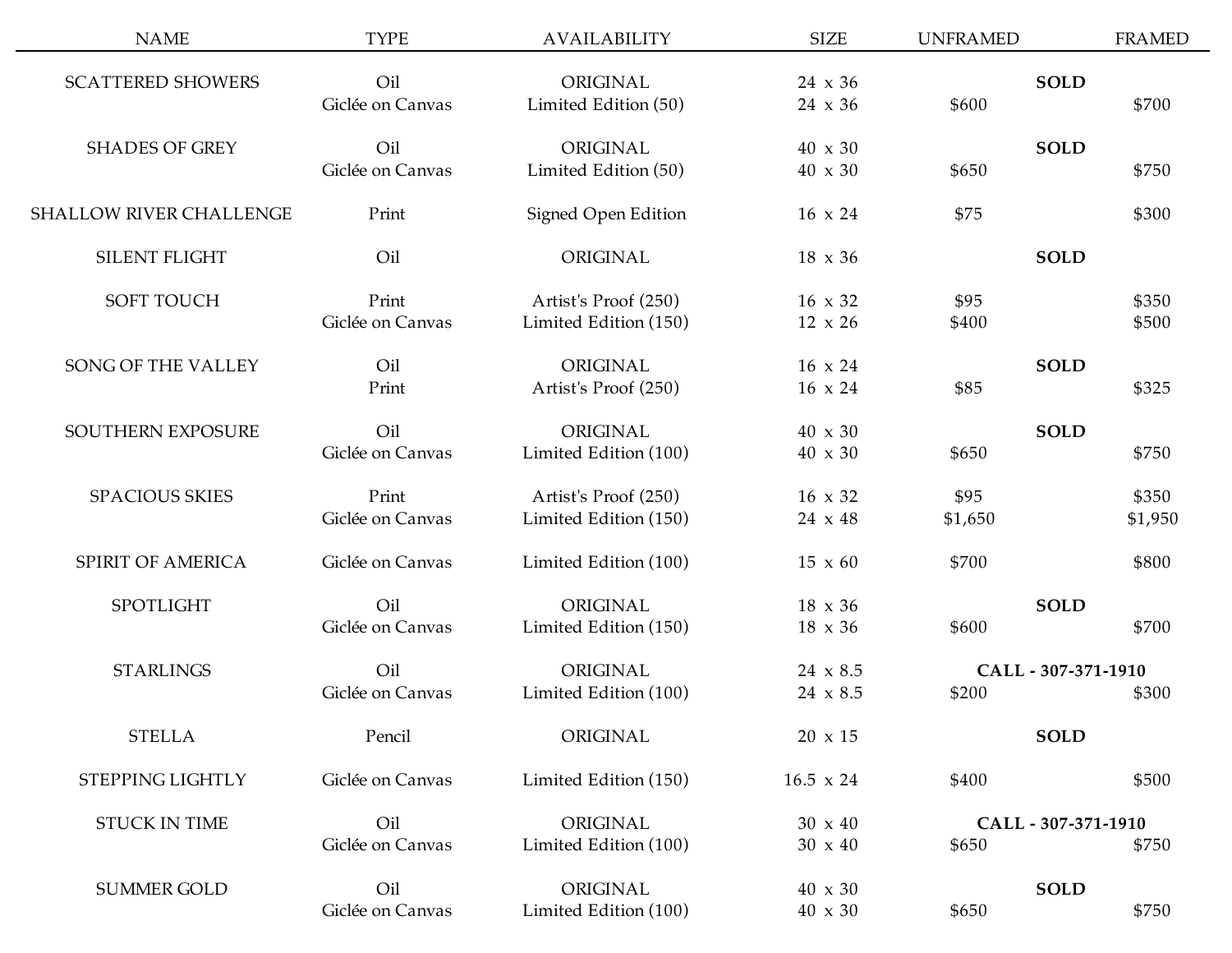| <b>NAME</b>              | <b>TYPE</b>                          | <b>AVAILABILITY</b>                           | <b>SIZE</b>                      | <b>UNFRAMED</b>  |                     | <b>FRAMED</b>    |
|--------------------------|--------------------------------------|-----------------------------------------------|----------------------------------|------------------|---------------------|------------------|
| SUNRISE ENCAMPMENT       | Print                                | Signed Open Edition                           | $16 \times 32$                   | \$85             |                     | \$325            |
| <b>TASTE THE ROCKIES</b> | Giclée on Canvas<br>Giclée on Canvas | Limited Edition (25)<br>Limited Edition (150) | 46 x 32<br>27 x 19               | \$1,650<br>\$600 |                     | \$1,950<br>\$700 |
| THE CONVERSATION         | Giclée on Canvas                     | Limited Edition (150)                         | $14 \times 21$                   | \$400            |                     | \$500            |
| THE FLOW OF LIFE         | Oil                                  | ORIGINAL                                      | $18 \times 36$                   |                  | CALL - 307-371-1910 |                  |
| <b>THE GANG</b>          | Giclée on Canvas<br>Oil              | Limited Edition (150)<br>ORIGINAL             | $18 \times 36$<br>8 x 20         | \$600            | <b>SOLD</b>         | \$700            |
| THE INTRUDER             | Oil                                  | ORIGINAL                                      | $18 \times 10$                   |                  | <b>SOLD</b>         |                  |
|                          | Giclée on Canvas                     | Limited Edition (300)                         | $18 \times 10$                   | \$200            |                     | \$300            |
| THE INTRUDERS            | Oil<br>Giclée on Canvas              | ORIGINAL<br>Limited Edition (300)             | $18 \times 10$<br>$18 \times 10$ | \$200            | <b>SOLD</b>         | \$300            |
| THE SEEKER               | Giclée on Canvas                     | Limited Edition (150)                         | 24 x 34                          | \$600            |                     | \$700            |
| THE SUN ALSO RISES       | Giclée on Canvas                     | Limited Edition (100)                         | $30 \times 40$                   | \$650            |                     | \$750            |
| THE THREE AMIGOS         | Giclée on Paper                      | Limited Edition (500)                         | $16 \times 20$                   | \$125            |                     | \$350            |
| <b>THREE EAGLES</b>      | Oil                                  | ORIGINAL                                      | 40 x 30                          |                  | <b>SOLD</b>         |                  |
| TIME TO RISE             | Oil<br>Giclée on Canvas              | ORIGINAL<br>Limited Edition (25)              | 24 x 48<br>24 x 48               | \$1,650          | <b>SOLD</b>         | \$1,950          |
| <b>TOUCH THE SKY</b>     | Print                                | Artist's Proof (250)                          | $16 \times 32$                   | \$85             |                     | \$325            |
| <b>TUMBLEWEEDS</b>       | Giclée on Canvas                     | Limited Edition (150)                         | $14 \times 9.5$                  | \$100            |                     | \$200            |
| <b>WANDERERS</b>         | Giclée on Canvas                     | Limited Edition (150)                         | $16 \times 24$                   | \$450            |                     | \$550            |
| <b>WESTERN BLUEBIRDS</b> | Oil<br>Giclée on Canvas              | ORIGINAL<br>Limited Edition (300)             | $10 \times 18$<br>$10 \times 18$ | \$200            | <b>SOLD</b>         | \$300            |